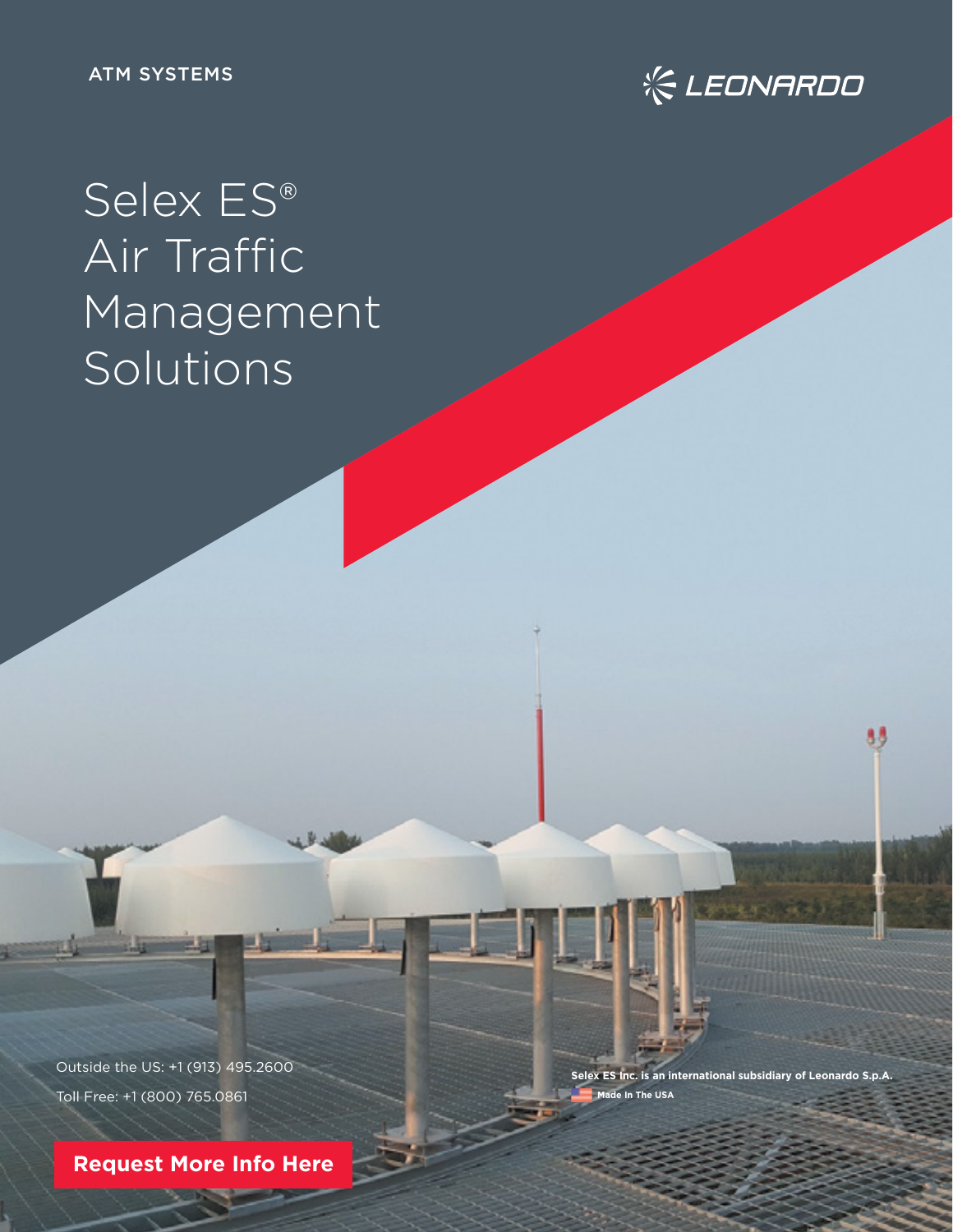### **AIRPORT-WIDE SOLUTIONS FROM LEONARDO'S INTERNATIONAL SUBSIDIARY, SELEX ES INC. INCLUDES NAVAIDS AND AIRPORT SURFACE MANAGEMENT, ENABLING COLLABORATIVE DECISION MAKING (CDM)**



### **SELEX ES® ILS**

ILS is a precision runway approach that provides pilots with both vertical and horizontal guidance

### **SELEX ES® VOR**

VORs provide azimuth information for en route navigation and approach services

- **›** Approved CAT I, CAT II, or CAT III
- **›** Centralized Spare Parts Depot for all facilities
- **›** Can replace any existing ILS in the NAS regardless of manufacturer for a cost efficient option
- **›** Current DoD programs of 31 ILS systems for the US Navy
- **›** 144 ILS systems qualified for and delivered to the US Air Force
- **›** Enhanced remote maintenance & flight check
- **›** Available in Doppler, Conventional, and Mobile configurations
- **›** VOR installation services
- **›** Dual and single equipment
- **›** Comprehensive Remote Maintenance Monitoring (RMM)
- **›** ICAO Annex 10 compliant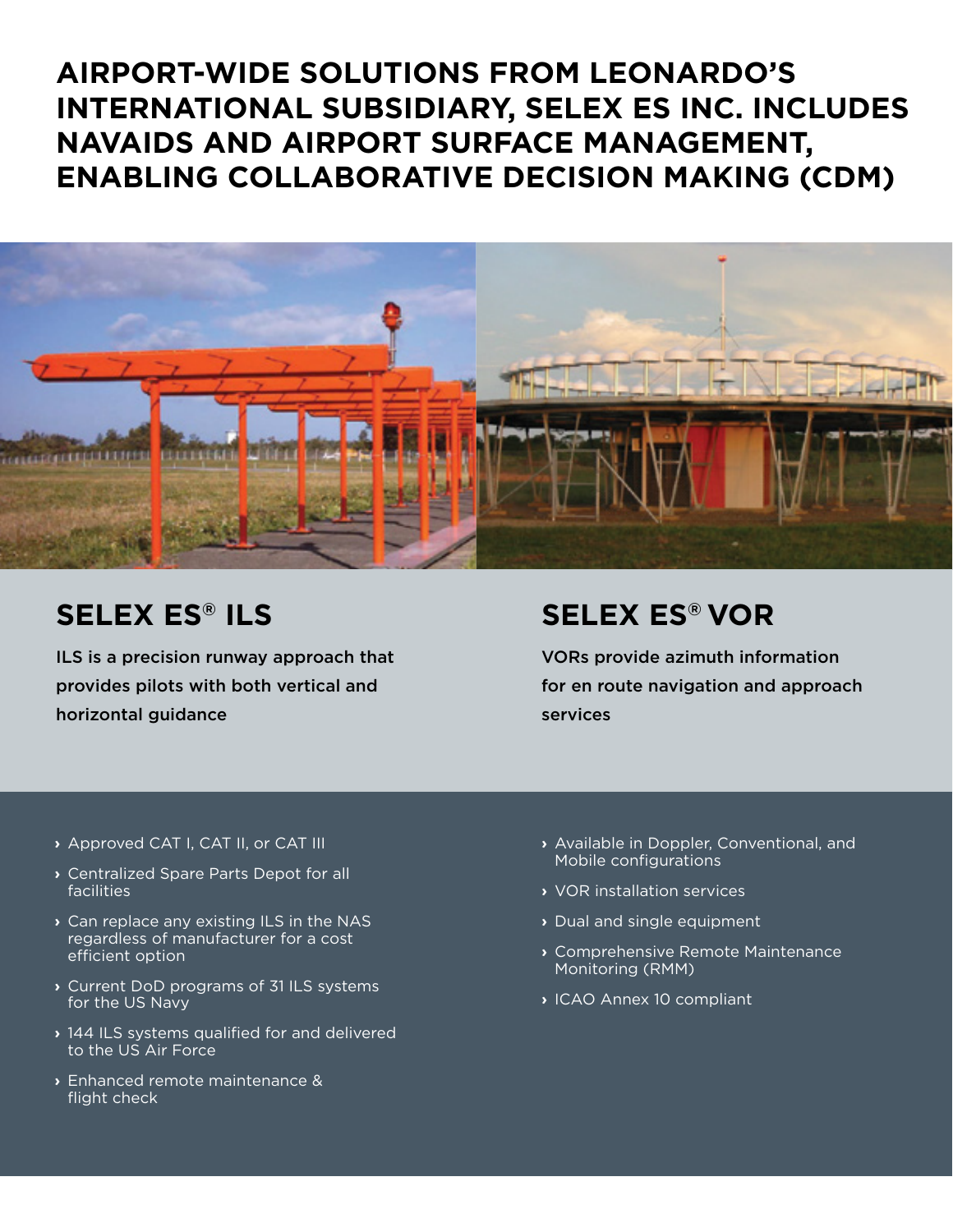



## **SELEX ES® DME AND SELEX ES® TACAN**

DMEs provide slant range information to all aircraft and TACAN provides azimuth information and slant range information

- **›** The FAA's sole provider of DMEs under Sole Source contract: 693KA8-20-D-00009
- **›** More than 200 DMEs delivered
- **›** FAA-qualified hi/low power DME
- **›** Meets or exceeds all ICAO Annex 10 and FAA-E-2996 requirements
- **›** Full DO-278 software safety process
- **›** Our high-performing, high-reliability Selex ES 1120A TACAN has 90% commonality with FAA's DME of choice and provides integration for any airports with a VORTAC need

### **SOLUTIONS FOR NAVIGATION INFRASTRUCTURE MODERNIZATION**

### **AeroBOSS® AIRPORT-WIDE SOLUTION FOR SURFACE SAFETY AND OPERATIONS**

- **›** AeroBOSS provides real-time situational awareness of aircraft and ground vehicles in and around an airport using a web-based application on any PC or mobile device
- **›** AeroBOSS provides a comprehensive view of the airport, its flight operations, ground vehicle movements, scheduled operations, and NOTAM data, all using an intuitive map-based display. AeroBOSS also provides in-vehicle driver alerting for runway incursion prevention
	- Runway Incursion Warning Systems (RIWS) that can be funded through the AIP





### **REMOTE MONITORING**

#### Providing scalable remote monitoring and control solutions for NAVAIDS

- **›** Scalable remote monitoring and control solutions utilizing a wide variety of link technologies including legacy copper twisted pair, fiber optic, wireless, Sat-Com, and TCP/IP based networks
- **›** Statewide monitoring: Can be deployed in a multi-tier network to provide state-wide monitoring at centralized maintenance centers in support of local airport operations
- **›** Offers the ability to troubleshoot maintenance issues remotely using innovative technologies such as smart glasses